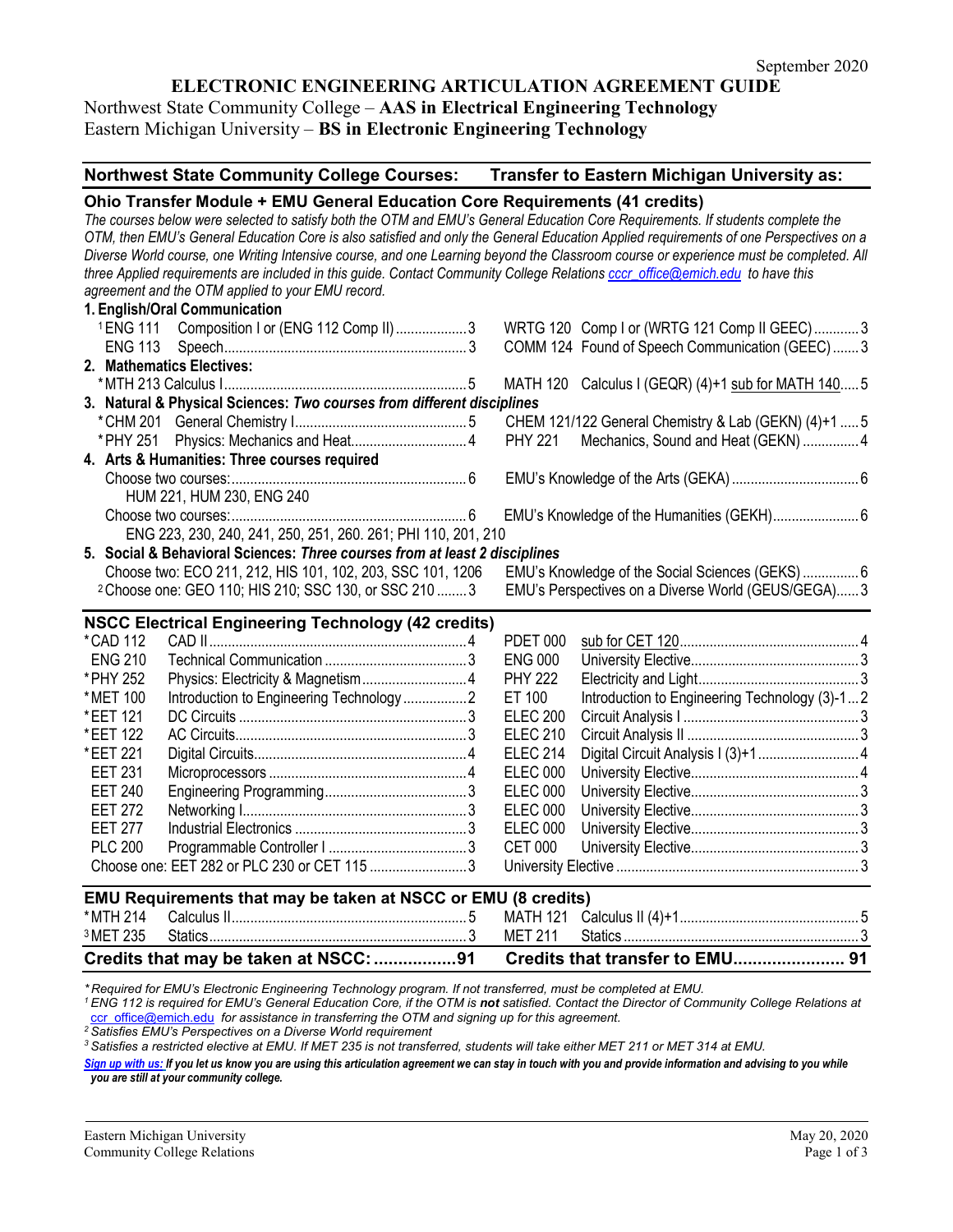#### **ELECTRONIC ENGINEERING ARTICULATION AGREEMENT GUIDE**

Northwest State Community College – **AAS in Electrical Engineering Technology** Eastern Michigan University – **BS in Electronic Engineering Technology**

#### **Completion of Electronic Engineering Technology Major**

# **Major Requirements (48 credits)**

## **Core Courses (48 credits)**

| <b>CET 151</b> | Introduction to Computing in Engineering Tech  3       |  |
|----------------|--------------------------------------------------------|--|
| <b>CET 427</b> |                                                        |  |
|                |                                                        |  |
|                |                                                        |  |
|                |                                                        |  |
|                |                                                        |  |
|                |                                                        |  |
|                | ELEC 326 Transform Circuit Analysis w/Calculus 3       |  |
|                | <sup>1</sup> ELEC 387L4 Cooperative Education in EET 3 |  |
|                |                                                        |  |
|                |                                                        |  |
|                |                                                        |  |
|                |                                                        |  |
|                |                                                        |  |
|                |                                                        |  |
|                |                                                        |  |
|                |                                                        |  |

*<sup>1</sup> Satisfies EMU's "Learning Beyond the Classroom" requirement <sup>2</sup> Satisfies EMU's Writing Intensive Requirement*

**Note:** *Students who do not transfer MET 211 from NSCC will choose from MET 211 or MET 314 at EMU.*

#### *Substitutions*

*A substitution for CET 120 (CAD 112 from NSCC) must be submitted by your advisor to be added to your EMU transcript. Contact your program advisor at EMU to submit the substitution form for you.*

#### *Sample sequence for completing program.*

*Courses may not be offered every semester. See the EET advisor to create a personal program of study and keep it up to date.*

| <b>Semester 1 Winter</b> | SET 350W FWS prereq: WRTG 121 3                                            | (12 credits) |
|--------------------------|----------------------------------------------------------------------------|--------------|
|                          |                                                                            |              |
|                          |                                                                            |              |
| QUAL 320                 | FWS prereq: MATH 105 3                                                     |              |
| <b>Semester 2 Fall</b>   |                                                                            | (12 credits) |
|                          |                                                                            |              |
|                          | ELEC 320 F prereq: ELEC 214 & CET 151  3<br>MATH 122 FWS prereq: MATH 1053 |              |
| <b>Semester 3 Winter</b> |                                                                            | (9 credits)  |
|                          |                                                                            |              |
|                          |                                                                            |              |
| <b>Semester 4 Fall</b>   |                                                                            | (9 credits)  |
|                          | ELEC 326 prereq: ELEC 210 & MATH 120 3                                     |              |
|                          |                                                                            |              |
| <b>Semester 5 Winter</b> | (6 credits)                                                                |              |
|                          | ELEC 426 W prereq: ELEC 326 & MATH 121 3                                   |              |
|                          | ELEC 450 W prereq: ELEC 415 & ELEC 4203                                    |              |